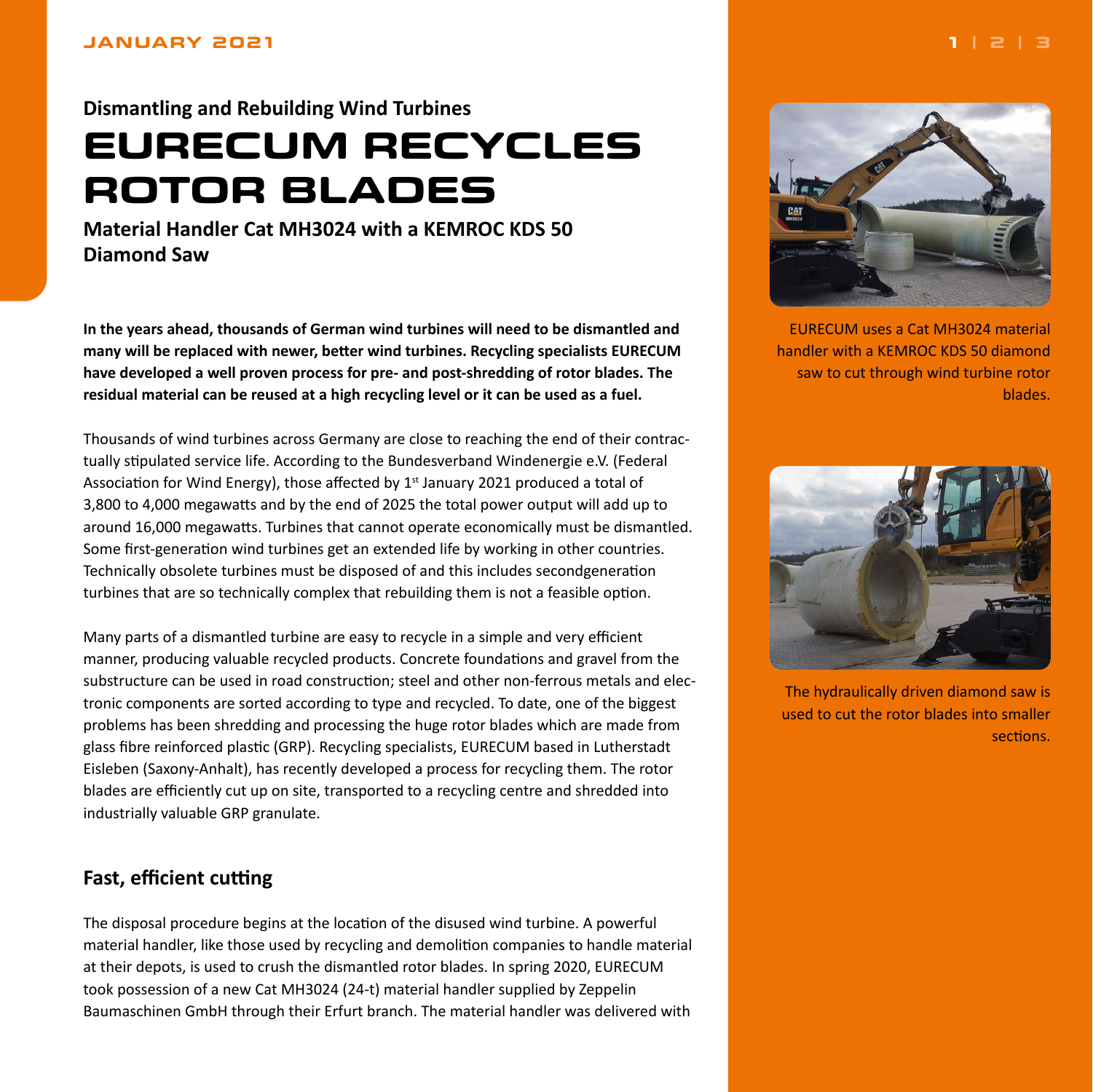#### <span id="page-1-0"></span>**JANUARY 2021 [1](#page-0-0) | 2 | [3](#page-2-0)**

an appropriately sized cutter attachment; a hydraulically driven KEMROC KDS 50 diamond saw (rated output power 135 kW) with a 1,200 mm diameter diamond cutting wheel. This attachment can also be fitted with a 1,000 mm diameter diamond cutting wheel. In extensive preliminary tests, this combination of carrier and attachment gave the optimal performance. The Zeppelin branch in Erfurt also determined the parameters such as rotation speed and cooling for the best results in terms of cutting speed, minimum noise and dust, and wear of the diamond wheel for the customer. EURECUM also purchased a fully hydraulic quick coupler on the dipper stick to achieve rapid changes between the KDS diamond saw attachment and a grab and keep the process time to a minimum.

The KDS range of diamond saws from KEMROC were designed to cut concrete, steel, reinforced concrete, natural stone, aluminium and they are particularly good at cutting glass fibre reinforced plastics as used for wind turbine rotor blades. High rotation speeds and a large selection of cutting wheels open a wide range of applications where these attachments can be extremely effective. In practice, in one day an operator with this combination of material handler and diamond saw can cut three 40 m long rotor blades of a typical 20 MW turbine, each weighing around 8 tons, in lengths suitable for transportation. Actual cutting time is around five hours. Jets spray water onto the diamond wheel trapping the dust which is collected in fleece mats placed under the rotor blade. The fleece mats are collected and disposed in the correct manner. "Composite material GRP is not inherently hazardous to the environment; it is also used in boat building for example," explained EURECUM Managing Director Alexander von Neuhoff, "but nevertheless, our method effectively prevents any dust from escaping into the environment."

## **Recycling at a high level**

By cutting GRP rotor blades into three or four relatively large sections on site, the environmental impact of recycling is kept to a minimum. Using a material handler with grapple, the sections are loaded onto trucks with so-called walking floor trailers and transported to the nearest EURECUM processing plant or one of their partner recycling companies. At the EURECUM plant in Lutherstadt Eisleben, these sections are cut into sizes suitable for shredding in a twin-shaft shredder down to the size of sheets of paper. This material is then passed through a single-shaft knife rotor with secondary screening where it is reduced to a free-flowing material with grain size of 18mm. The next step is to separate out any iron and non-ferrous metals. The end product is a clean, fine-grained mixture of glass fibres and plastic. There is an existing demand for this material as a substitute fuel in the cement industry. There is also an increasing demand for this material at a higher level of recycling where it is used to produce recycled plastic parts.

Even before the EURECUM process was established, the recycling industry had ways to recycle rotor blades from wind turbines. However, according to the Managing Director at



The process developed by EURECUM has proven itself many times in practice. These sections of GRP are ready to be fed into the automated shredding machine.